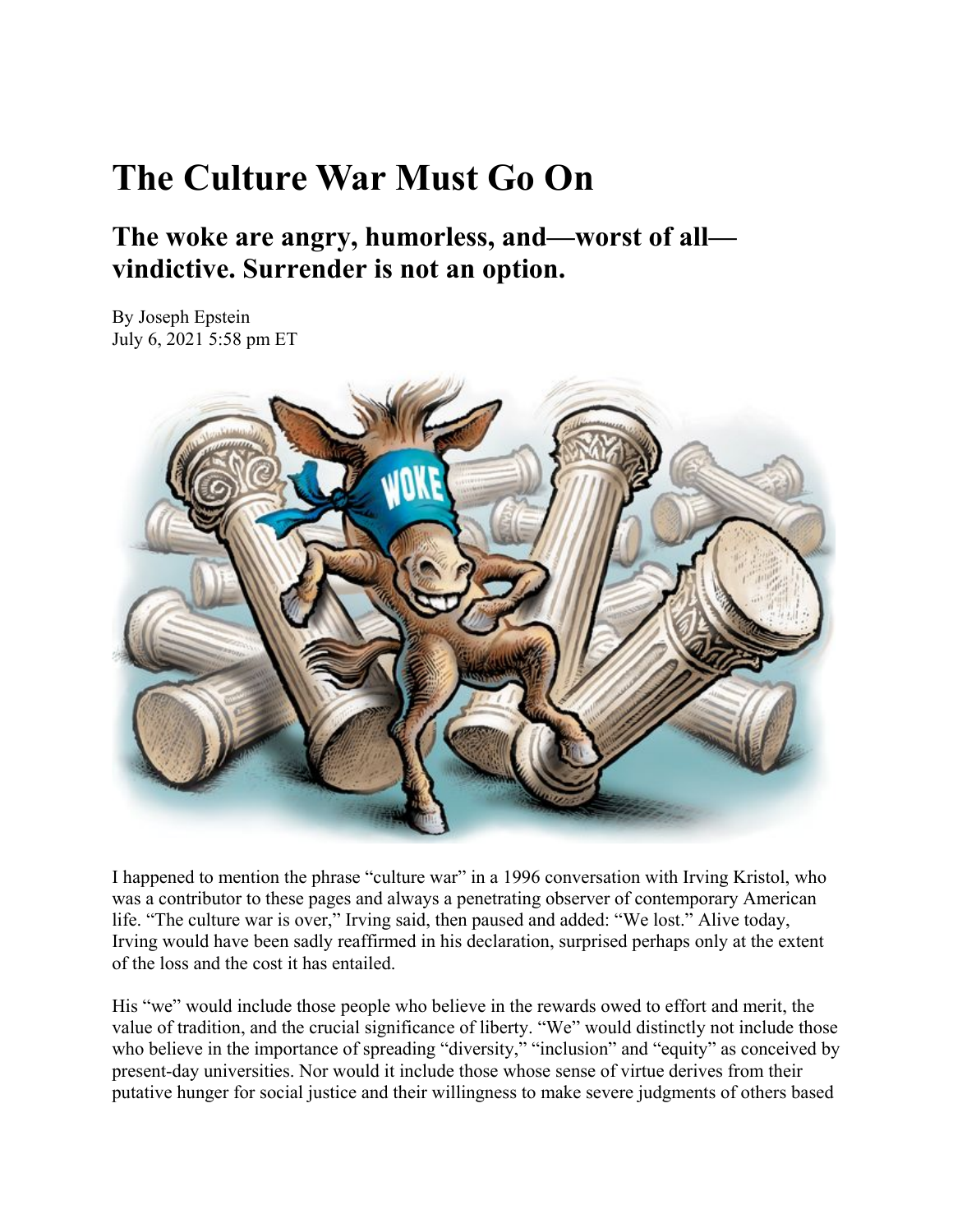on lapses from political correctness. These people are "they," the woke, who have, as Kristol had it, won the culture war.

The extent of the woke victory is perhaps best demonstrated by the long list of cultural institutions they have captured and now control. Two of the country's important newspapers, the [New York Times](https://www.wsj.com/market-data/quotes/NYT) and the Washington Post, are unashamedly woke. The New Yorker and the Atlantic have ceased to be general-interest magazines and are now specific-interest publications—that interest being the spread of woke ideas. The major television networks early fell in line without a fight.

Universities, in their humanities and social-sciences divisions, are not merely devoted to the propagation of woke ideas but initiate most of them. In turning away from the ideals of authority and objectivity in favor of clearly partisan views, these institutions have lost their former prestige yet are apparently sustained by the confidence that preaching woke doctrine is a higher calling.

Under the deep division in the country, certain prizes—Pulitzers, MacArthur grants, honorary degrees—go almost exclusively to people whose views are woke. (Presidential medals—in the humanities, in the arts, for freedom—are dictated by whether the president in office is woke or not.) Under political correctness, one of the main planks in the woke platform, freedom in the arts is vastly curtailed owing to strictures against what is known as "appropriation," which disapproves of whites writing about blacks, men about women, heterosexuals about homosexuals. Under woke culture, art is vastly inhibited; humor, because so much of comedy is politically incorrect, largely excluded.

All this might be deleterious enough, but woke culture adds to the nightmare by punishing its opponents through disgrace and cancellation, the latter often affecting not only reputation but income. To suggest that surgery and hormone treatment in connection with transgendering may bring biological penalties, or that riotous looting has any connection at all with the Black Lives Matter organization, or that the anti-Israel movements on campus are a form of thinly veiled anti-Semitism, or that defunding the police will above all hurt black and Latino communities—all this under the reign of woke culture is beyond the pale, and disqualifies anyone who dares to suggest any of it.

The unwoke are left outside the prevailing culture. But what form might resistance to the dominant regime take? A small number of magazines continue to exist outside the woke culture, among them Commentary, First Things, the Claremont Review of Books. The Journal does too, and ought to be supported. Those journalists and intellectuals who haven't gone woke need to be encouraged and reminded that they are not alone. Argument and humor must be regularly deployed against the absurdity of woke language and slogans. Diversity, inclusion and equity put them all together, they spell DIE, and death to much that is best in American life they bode.

Those of us who sense that the greatness of the U.S. is dwindling feel that a good part of the reason is the defeat of traditional values and their replacement by woke ones. Identity politics may be the rule in the Democratic Party, but its origin is in woke culture, which accounts for